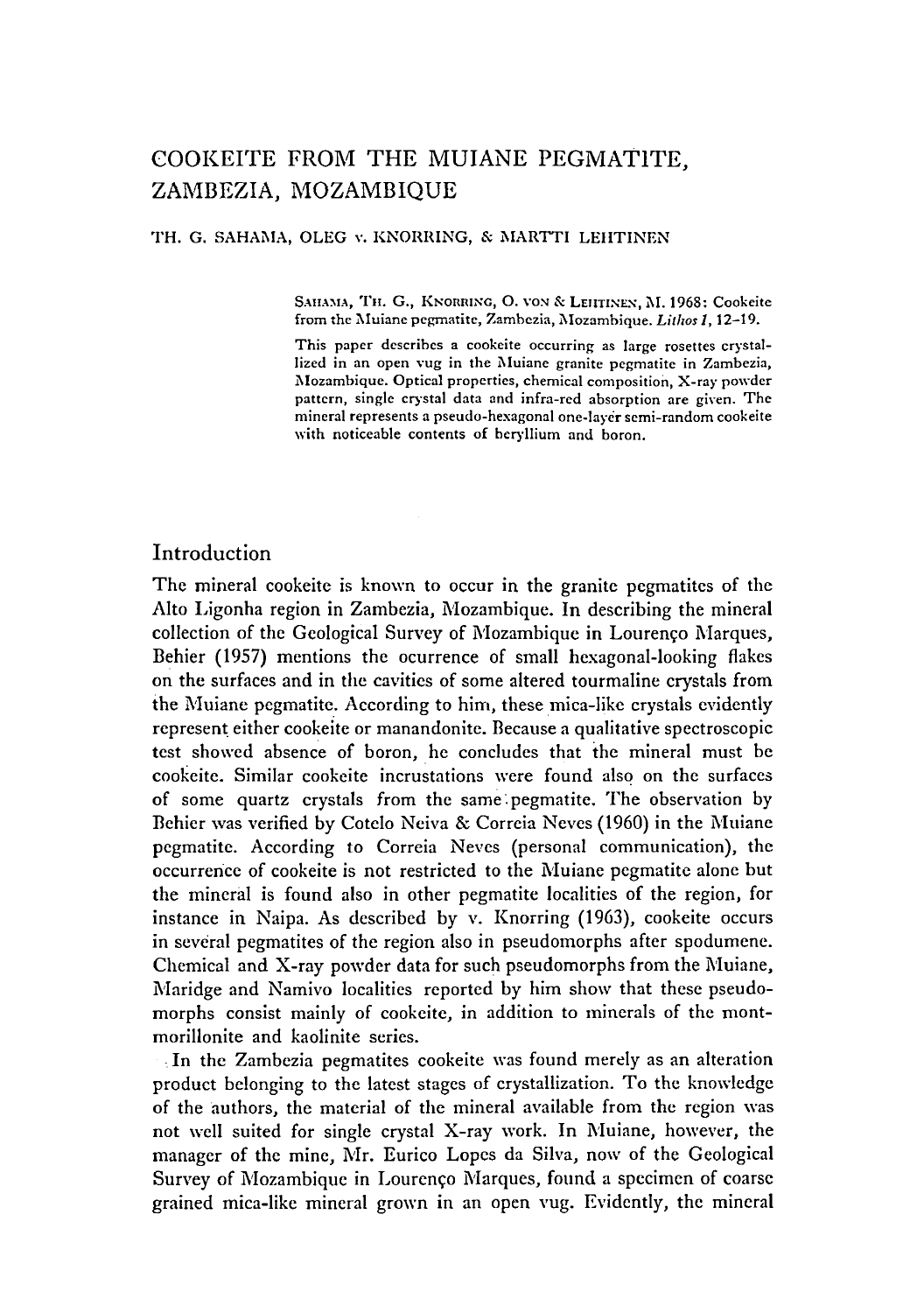represents no secondary alteration product of any pre-existing minerals but belongs to the primary low temperature crystallization of the pegmatite mass. On a visit to the Muiane mine in 1963, Mr. Lopes da Silva handed over the specimen to one of us (Th. G. S.). Preliminary X-ray tests showed the mineral to belong to the 14 Å layer silicates and a qualitative spectroscopic test made by Mr. A. Löfgrén, of the Geological Survey of Finland, showed it to be a LiAl-silicate with some boron and beryllium. It was suspected that the mineral might represent the rare species manandonite which would deserve a closer inspection. Therefore, the specimen was subjected to a more detailed chemical, optical and  $X$ -ray study. The  $X$ -ray study was based mainly on the general survey of the chlorite polytypism published by Brown & Bailey (1962). The results obtained for presentation in this paper proved the mineral to be cookeite with a minor content of boron and beryllium.

## MORPHOLOGY AND OPTICAL PROPERTIES

In the specimen studied, cookcite occurs as rosettes of six-sided flakes, ca. 1 cm in diameter, projecting out of a coarse flaky matrix of the same mineral. Fig. 1 illustrates the shape of such a rosette. The crystals are soft like talc with a perfect basal cleavage. The flakes are flexible, not elastic. Single flakes in a rosette arc entirely clear, transparent, very slightly yellowish in color and too thin to show any other crystal faces except the basal plane and the hexagonal-looking prism faces. Under the microscope the crystals prove to represent twins in the way illustrated in Fig. 2. The margins of the complex twin appear slightly 'zoned' just reflecting oscillating strain conditions in the last stages of crystallization. The position of the optic axial plane is indicated in the figure. The twinning and the position of the optic axial plane found in the Muiane cookeite is similar to that described



Fig. 1. Cookeite rosette from the Muiane pegmatite. Half natural size. Drawn by Toini Mikkola.

by Landes (1925) for cookeite from Buckfield, Maine, and by Lacroix (1922) for manandonite from Antandrokomby, Madagascar. The same kind of twinning was observed by the authors in a specimen of cookeite from Hebron, Maine, and of manandonite from Sahatany Valley, Madagascar. These two specimens were kindly made available for comparison by Professor Hugo Strunz, of the Technical University of Berlin.

The following optical properties were obtained for the Muiane mineral: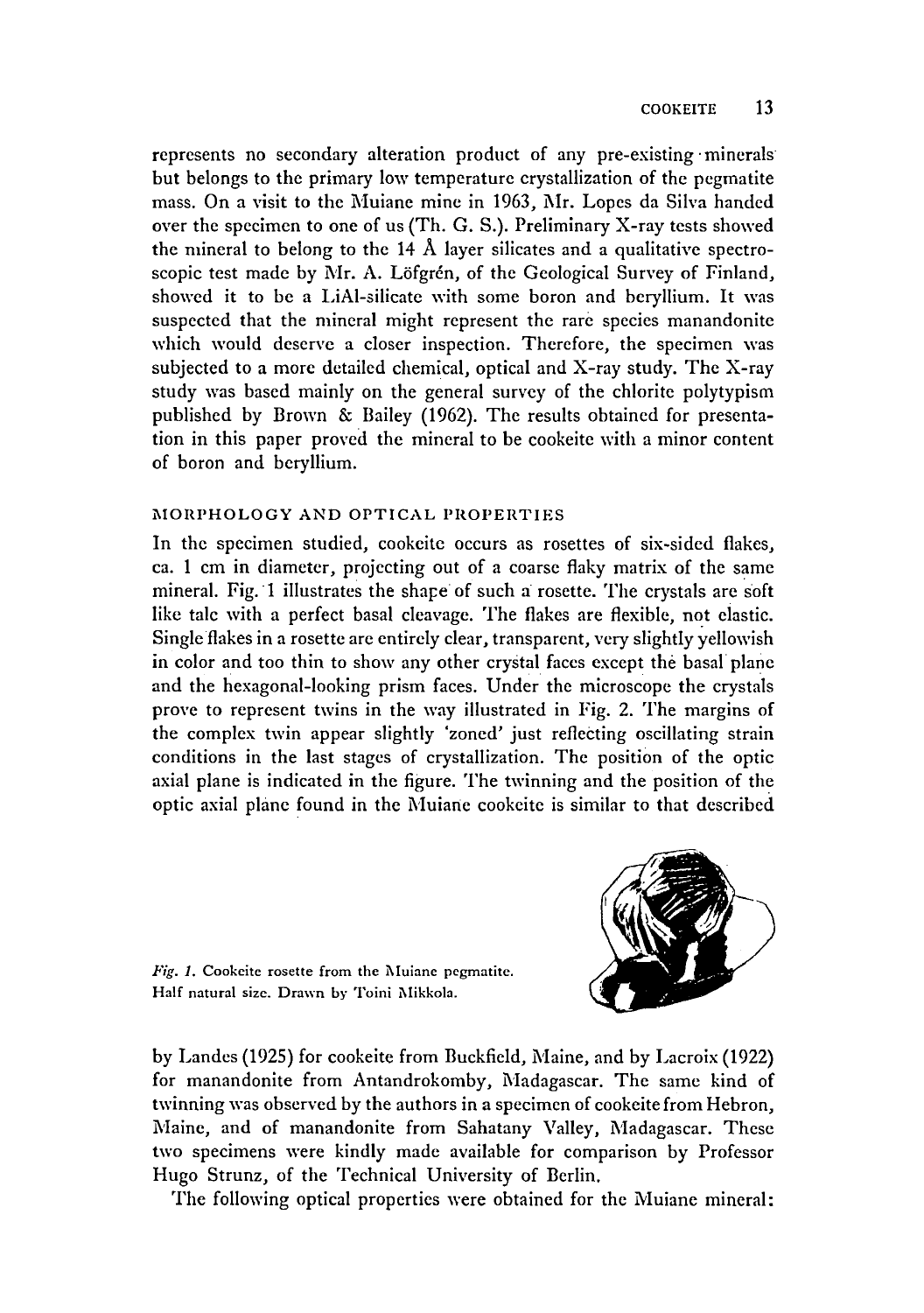#### 14 SAHAMA, V. KNORRING & LEHTINEN

 $\alpha=1.584$ ,  $\beta=1.588$ ,  $\gamma=1.598$ , all with  $\pm 0.001$  (immersion method in sodium light). These values correspond to  $\gamma-\alpha=0.014$  and  $2V=65^\circ$ . Optical  $\gamma$  is virtually perpendicular to the cleavage flake. Optically positive. A measurement with the U-stage conoscope yielded  $2V_{\gamma}=60^{\circ}+2^{\circ}$ . Optical  $\alpha$  parallel to the crystallographic b-axis. The trace of the optic axial plane on 001 is parallel to the trace of the prism face.

Optical data for cookeite have been published by Landes (1925), Quensel (1937, 1956), Brammall et al. (1937), Ginzburg (1953), Zwyagin & Nefedov (1954) and Herman et al. (1961). Leaving aside the exceptional cookeite from Varuträsk (Quensel, op. cit.) which occurs as a pseudomorph after spodumene, the range of variation of the refractive indices is found as follows:  $\alpha = 1.565 - 1.576$ ,  $\beta = 1.579 - 1.584$ ,  $\gamma = 1.590 - 1.600$ . The variation



*"Fig. 2.* Basal section of the Muiane cookeite showing twinning and optic axial plane.

of  $\gamma$ - $\alpha$  ranges from 0.014 to 0.030. Accordingly, the refractive indices of the Muiane mineral are among the highest and the birefringence among the lowest recorded for eookeite. All statements to be found in literature indicate the mineral to be optically positive. Values given for  $2V$  are but few varying from moderate to large. The data available so far are too scanty to allow correlation of optical properties 'with chemical composition.

#### CIIEMICAL COMPOSITION

The cookeite from Muiane was chemically analyzed by one of us (O.v.K.) with the result summarized in Table 1. Because the mineral represents no alteration product of rubellite or other Li-mincrals, the specimen studied did not contain such minerals. Traces of quartz present in the specimen were carefully avoided. Therefore, it is felt justificd to consider the result of the analysis to reflect the true composition of the uncontaminated cookeite. The Table indicates also the unit cell content based on  $O+OH+F=18$ . Neglecting the minor amount of iron, the formula of the mineral will be

$$
\mathrm{Al}_{2.00}\left[(OH)_{1.91}F_{0.09}\middle| \mathrm{Al}_{0.76}Be_{0.22}B_{0.06}Si_{2.96}O_{9.79}(OH)_{0.21}\right].\\ \mathrm{Ca}_{0.01}\mathrm{Na}_{0.01}Li_{1.11}\mathrm{Al}_{1.97}(OH)_{6.00}.
$$

This formula, written in the way proposed by Strunz (1966), may be simplified to the theoretical formula

 $\text{Al}_2[(\text{OH})_2] \text{AlSi}_3\text{O}_{10}].\text{LiAl}_2(\text{OH})_6 \text{ with } Z=2.$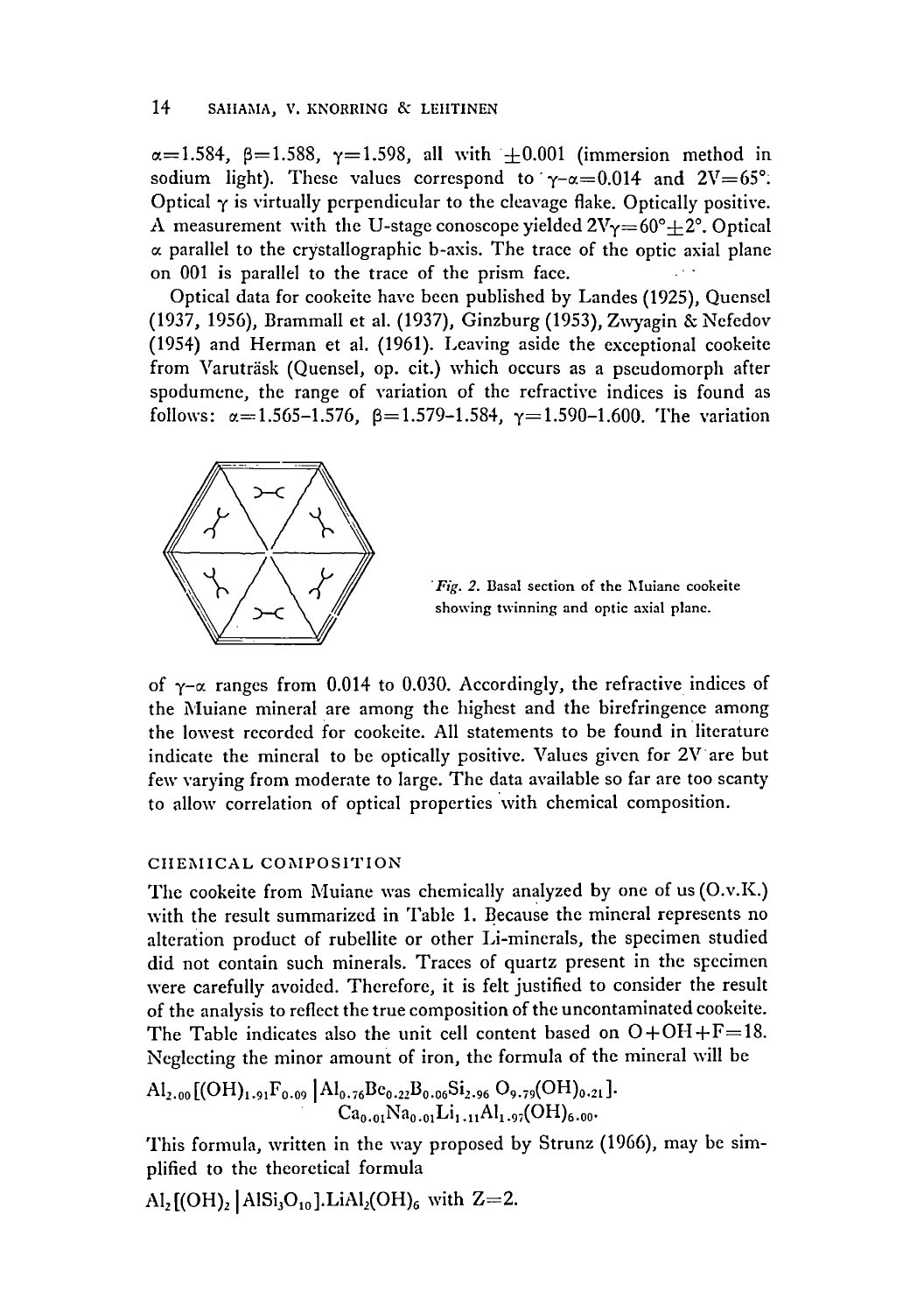The chemical formula found for the Muiane cookcite and the unit cell data to be given below yield a specific gravity of 2.65. The value measured for the mineral with Berman balance is slightly lower, viz. 2.61.

Compared with the theoretical formula of cookeite, the actual composition of the Muiane mineral is characterized by noticeable contents of boron and beryllium. Remarkably enough, cookeite seems to be generally devoid of these two elements despite the fact that it is a typical constituent of granite pegmatites where it often represents a secondary alteration product of elbaite (rubellite). In most cookeite descriptions published in literature the presence or absence of boron and beryllium has not been mentioned. The only previous case in which a boron content was given in cookeite is that reported by Herman et al. (1961). For the mineral from Manono in Katanga these authors have found spectroscopically  $0.08\%$  B<sub>2</sub>O<sub>3</sub>. On the other hand, the only previous statement of the occurrence of beryllium in cookeite was found in the paper by Zwyagin & Nefedov (1954). In a cookeite from northwestern U.S.S.R. (locality not specified) these authors mention that a spectroscopic test showed the mineral to contain a small amount of beryllium the content of which was not quantitatively determined. Small amounts of boron and beryllium will, of course, easily escape detection if spectroscopic tests are not made. In analyzing cookeite we recommend testing spectroscopically the presence of boron and beryllium and, if necessary, carrying out a quantitative determination. A possible contamination of the analyzed material by tourmaline, beryl, etc. must be taken into consideration. In the case of the Muiane mineral such a contamination is excluded. The mineral is the most boron- and beryllium-rich cookeite found so far. According to the most reliable analysis of manandonite, the boron analogue to cookeite, published by Lacroix (1922), boron substitutes for silicon in the structure of that mineral. Intermediate members of a hypothetical cookeite-manandonite series are not known.

# X-RAY CRYSTALLOGRAPHY

The X-ray powder pattern of the Muiane cookeite was recorded with the Philips Norelco diffractometer using filtered copper radiation and internal silicon standard. The finely powdered material was placed in the usual way on a glass plate and the powder pattern recorded. The result is summarized in Table 2. For a platy material like cookeite the preferred orientation effect could be expected to exaggerate the intensities of the 001 type reflections. Therefore, the intensities of the 001 reflections are given in the Table separately from those of the other types of reflections. For the 001 type reflections the intensities were based on that of 003 which was taken as one hundred and for the other types of reflections on that of 202 which was taken as ten. The ratio  $I_{003}:I_{202}$  as it appears on the chart is approximately 10:1. To measure more accurately the intensities of the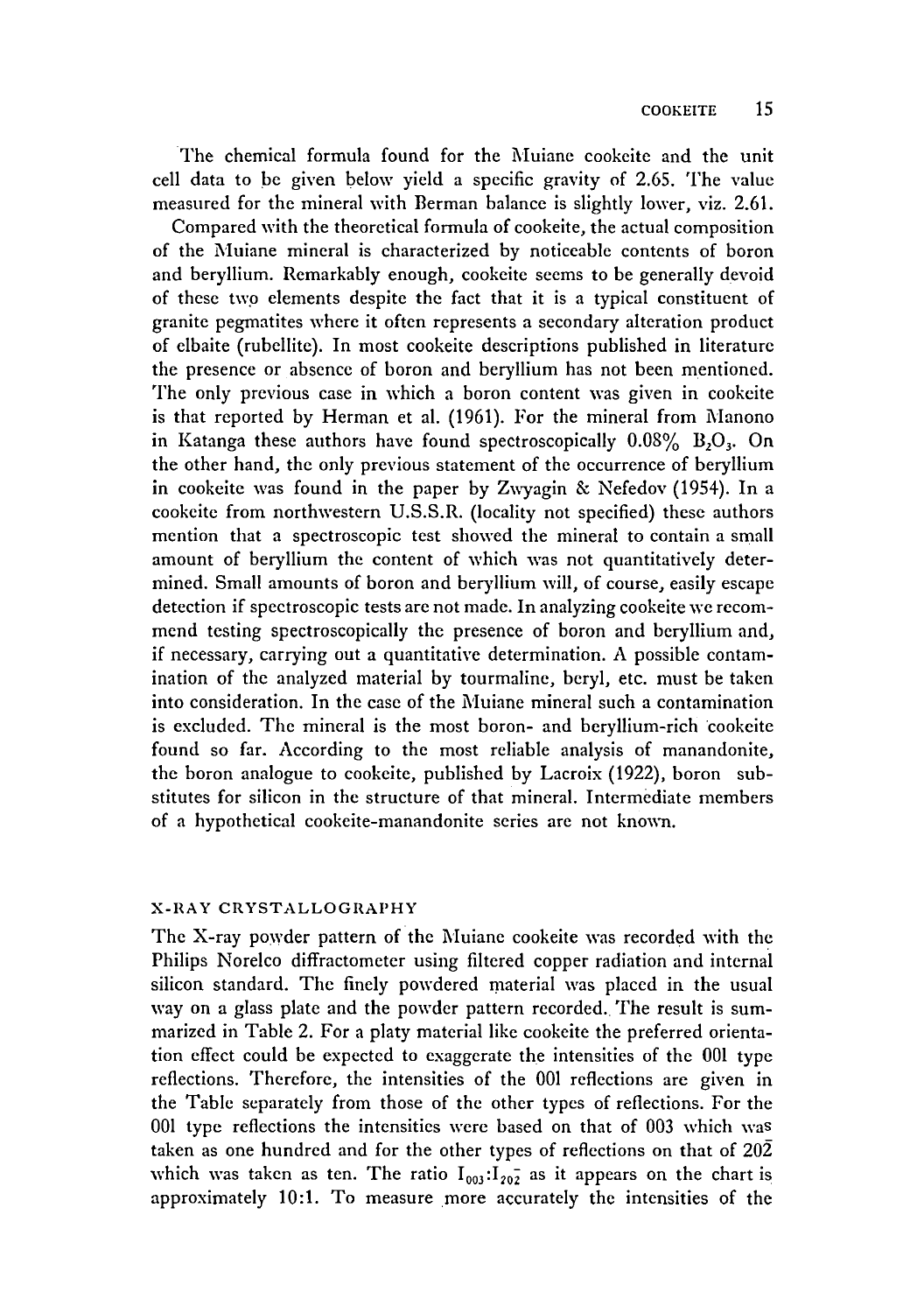weakest 001 reflections, a cleavage flake of the mineral was placed in a rotating specimen holder and the intensities recorded. In that way also the intensities of the reflections 009 and 00,10 could be measured.

Data for the powder pattern of cookeite have been given by Ginzburg (1953), Zwyagin & Nefedov (1954), Herman et al. (1961) and, most recently, by Brown & Bailey (1962). The d-values of the powder pattern of the Muiane mineral are virtually identical with those listed by the last named authors. For that reason the indexing of the reflections given by Brown and Bailey was adopted in Table 2. The data of this table for the Muiane mineral correspond to the following unit cell dimensions:  $a_0 =$ 5.16+0.02 Å,  $b_0=8.92+0.02$  Å,  $c_0=14.21+0.06$  Å,  $\beta=97^{\circ}15'+10'$ . These values agree well with the cell parameters obtained from a series of rotation, Weissenberg and precession photographs. The  $\beta$ -angle was measured on b-axis precession photographs using the sharp reflections with  $k=3n$ . The systematic extinctions found for these reflections agree with the space group C2/m (Cm, C2). As has been pointed out by Brown & Bailey (op. cit.), the result indicates only the symmetry of one chlorite layer, not of the entire structure. No doubling of the c-axis was traced in any of the single crystal photographs nor in the powder pattern of the 001 reflections recorded of single cleavage flakes. The reflections with  $k+3n$  are not sharp but appear as streaks parallel to c\* indicating a semi-random stacking sequence. According to the nomenclature adopted by Brown and Bailey, the Muiane mineral represents a pseudo-hexagonal one-layer semi-random cookeite. The data published by Brammall et al. (1937) and by Brown & Bailey (1962) indicate that, so far, no regular stacking sequences have been found for cookeite.

## INFRA-RED ABSORPTION

The infra-red absorption spectrum of the Muiane mineral was recorded using apparatus and technique described by Sahama & Lehtinen (1967). The spectrophotometer tracing obtained which illustrates the absorption spectrum in the wavelength range  $7-24$   $\mu$  is reproduced in Fig. 3. A comparison of this spectrum with the infra-red absorption data for layer silicates compiled, e. g., by Moenke (1962, 1966) reveals the fact that, by means of its infra-rcd absorption, cookcitc is casily distinguishcd from the other layer silicates studied. As has been demonstrated by Stubičan and Roy (1961), the infra-red absorption spectrum of layer silicates is affected by isomorphous substitutions in the structure. Thus, assignments can be made of the ions involved in a vibration which give rise to a particular absorption band. The infra-red absorption spectrum of manandonite recorded of the Sahatany Valley mineral shows, however, no noticeable difference from that of the Muiane cookeite. A qualitative spectroscopic test made by Mr. A. Löfgrén showed the Sahatany Valley mineral to be rich in boron and, consequently, to represent manandonite. It seems that, in the wavelength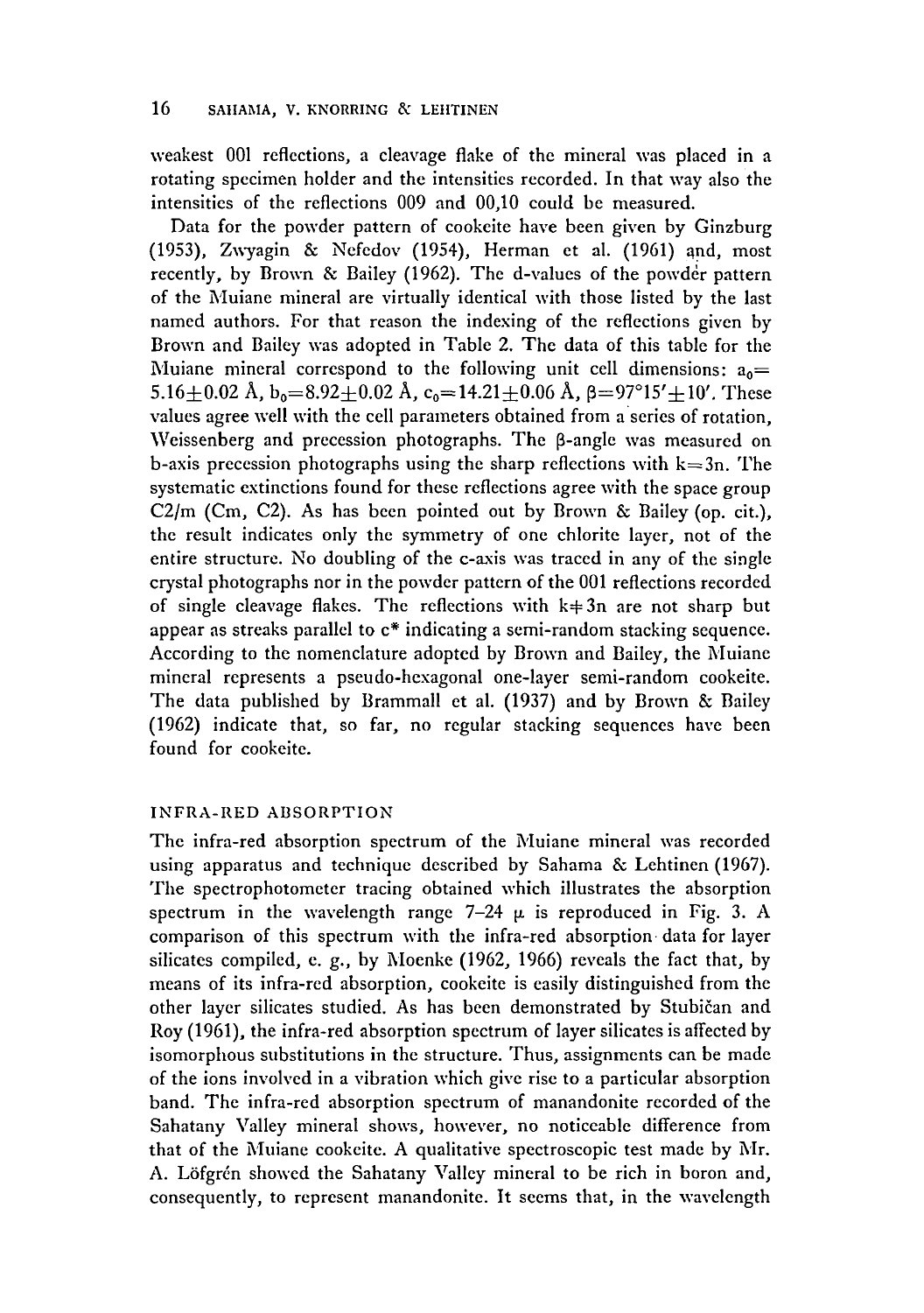range studied, the substitution of boron for silicon does not produce any shifting of bands in the absorption spectrum. Cookeite and manandonite cannot be distinguished from each other by infra-red absorption.



*Fig. 3.* Infra-red absorption spectrum of the Muiane cookelte.

ACKNOWLEDGEMENTS. The authors are indebted to Mr. Eurico Lopes da Silva, of Lourenqo Marques, for the cookeite specimen studied, to Prof. Hugo Strunz, of Berlin, for the specimens of manandonite and cookeite used for reference, to Mr. A. Löfgrén, of Helsinki, for qualitative spectroscopic tests and to Mrs. Toini Mikkola, of IIelsinki, for drawing Fig. 1.

> *University of Helsinki, Finland (Th. G. S & M. L.) Leeds University, U.E. (O.v.K.), 3larch 1967.*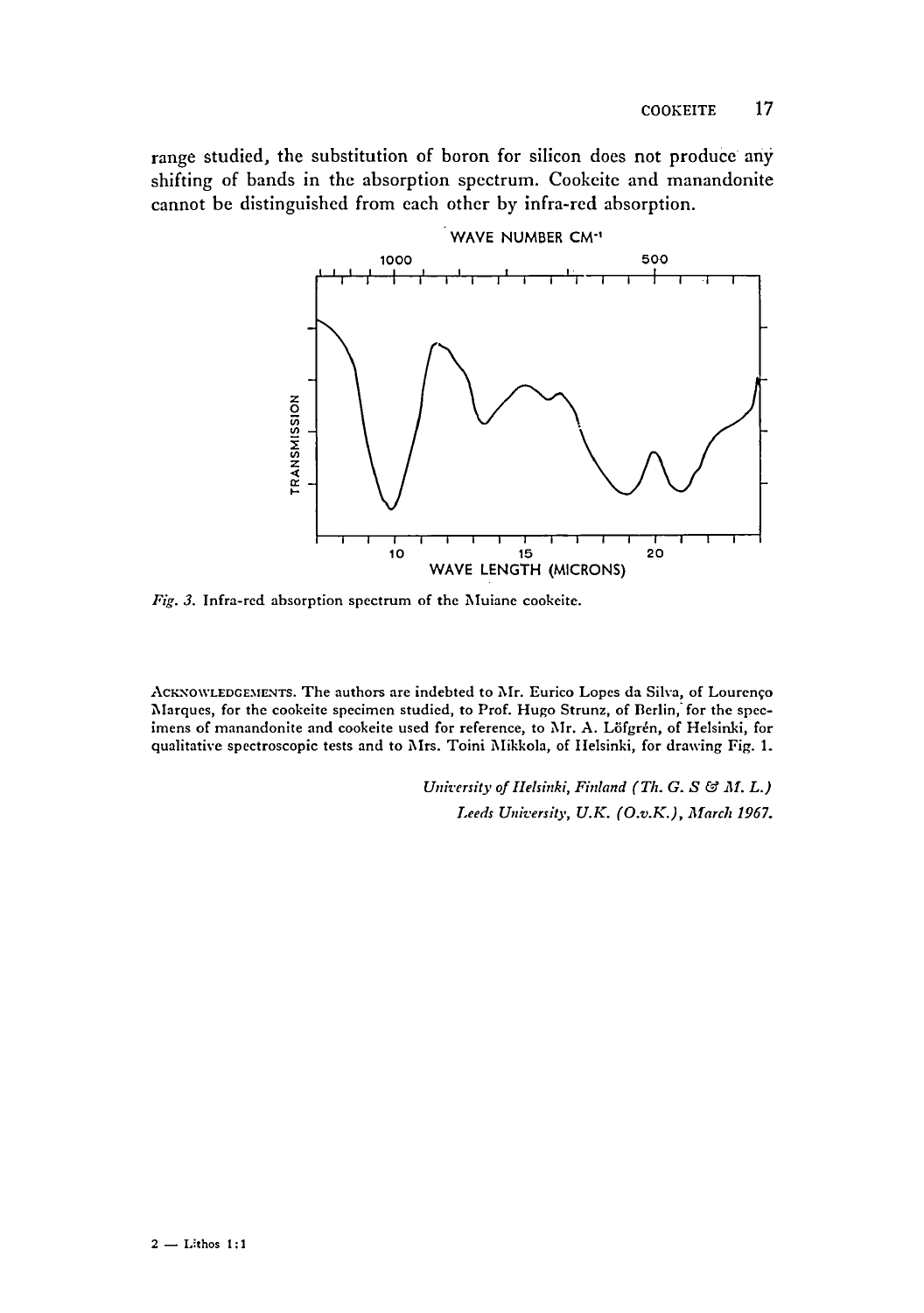| Original analysis                      | Based on $O+OH+F=18$           |
|----------------------------------------|--------------------------------|
| SiO,<br>34.15%                         | $S_1$ 2.96                     |
| 1.06<br>BeO                            | Be<br>0.22                     |
| $B_2O_3$<br>0.38                       | $\mathbf{B}$<br>0.06           |
| $\rm Al_2O_3$<br>46.35                 | Al<br>4.73                     |
| Fe <sub>2</sub> O <sub>3</sub><br>0.09 | Fe<br>$\overline{\phantom{a}}$ |
| TiO,<br>none                           | $Ca$ 0.01                      |
| MgO<br>trace                           | Na 0.01                        |
| CaO<br>0.16                            | Li 1.11                        |
| Na <sub>2</sub> O<br>0.10              | $\mathbf{F}$<br>0.09           |
| $K_2O$<br>trace                        |                                |
| Li <sub>2</sub> O<br>3.18              | OH 8.12                        |
| F<br>0.35                              | 9.79<br>O                      |
| $H_2O+14.06$                           |                                |
| $H_2O -$<br>0.42                       |                                |
| 100.30<br>Sum                          |                                |
| 0.15<br>$-0$                           |                                |
| Total<br>100.15                        |                                |

*Table. I.* Chemical composition of eookeite from Muiane, Zambezia, Mozambique Analysis by Oleg v. Knorring

Table 2. Powder pattern of cookeite from Muiane, Zambezia, Mozambique

| hkl              | d     | based on $I_{003} = 100$ | based on $I_{202} = 10$ |
|------------------|-------|--------------------------|-------------------------|
| 001              | 14.03 | 17                       |                         |
| 002              | 7.03  | 29                       |                         |
| 003              | 4.70  | 100                      |                         |
| 020,110          | 4.44  |                          | 6                       |
| 004              | 3.52  | 87                       |                         |
| 005              | 2.816 | 47                       |                         |
| 200              | 2.555 |                          | 7                       |
| $20\overline{2}$ | 2.503 |                          | 10                      |
| 006              | 2.347 | 11                       |                         |
| 202              | 2.315 |                          | 9                       |
| 007              | 2.013 | 18                       |                         |
| $20\overline{5}$ | 1.990 |                          | ${<}2$                  |
| 204              | 1.959 |                          | 4                       |
| 008              | 1.761 | 7                        |                         |
| 206              | 1.634 |                          | 3                       |
| 009              | 1.566 | $\mathbf{2}$             |                         |
| 060              | 1.486 |                          | 3                       |
| 00,10            | 1.410 | 6                        |                         |